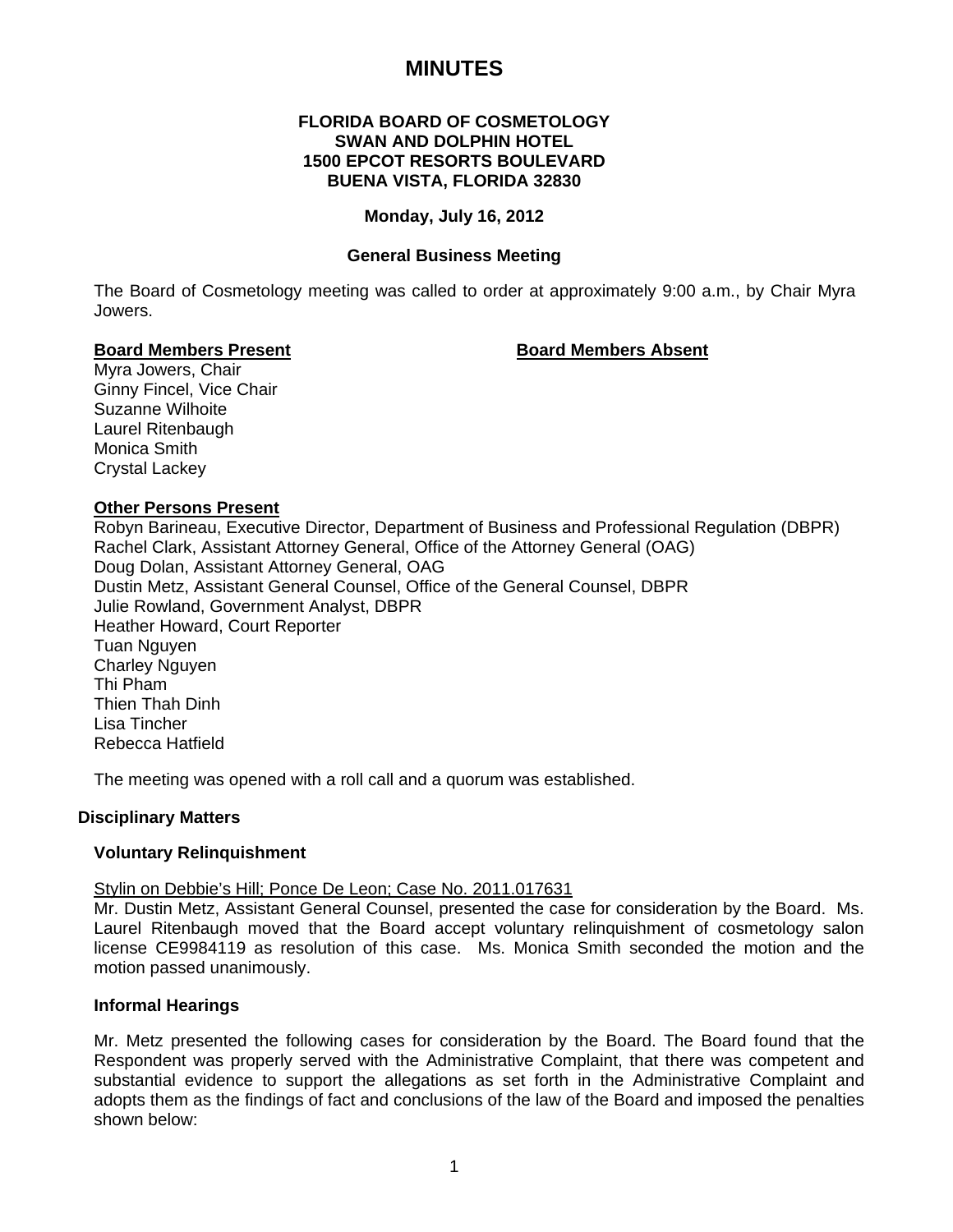# (The) Nail Lounge; Pensacola; Case No. 2011.039023

Mr. Charley Nguyen was present for the meeting and was sworn in by Ms. Heather Howard, Court Reporter. Ms. Smith moved that the Board impose a fine of \$500 and costs of \$130.48. Ms. Ritenbaugh seconded the motion and the motion passed unanimously.

# Anointed Too Beauty Salon, LLC.; Tallahassee; Case No. 2011.031461

The Respondent was not present for the meeting. Ms. Crystal Lackey moved that the Board impose a fine of \$250 and costs of \$111.70, to be paid over a period of six months, with the first payment of \$111.70 due within 30 days of the final order and five monthly payments of \$50 each. Ms. Ritenbaugh seconded the motion and the motion passed unanimously.

# Cali Pronails of St. Lucie West, Inc. and Que Thi Tang; Port St. Lucie; Case Nos. 2011.025679 & 2011.032702

The Respondents were not present for the meeting. Ms. Ritenbaugh moved that the Board impose a fine of \$1,500 and costs of \$236.21, to be paid over a period of six months, with the first payment of \$236.21 due within 30 days of the final order and five monthly payments of \$300 each. Ms. Smith seconded the motion and the motion passed unanimously.

# Alfred Ditraglia; Ft. Lauderdale; Case No. 2011.036615

Mr. Ditraglia was not present for the meeting. Ms. Lackey moved that the Board impose a fine of \$500 and costs of \$88.23, to be paid over a period of six months, with the first payment of \$88.23 due within 30 days of the final order and five monthly payments of \$100 each, plus six months stayed suspension against cosmetology license CL1177746. In the event the Respondent fails to comply with the terms of the final order, the stay shall be lifted and the cosmetology license will be suspended. Ms. Ritenbaugh seconded the motion and the motion passed unanimously.

# City Nail Salon and Ban Hoanh Ong; Case Nos. 2011.026613 & 2011.032725

The Respondents were not present for the meeting. Vice Chair Fincel moved that the Board impose a fine of \$1,100 and costs of \$276.49, to be paid over a period of six months, with the first payment of \$276.49 due within 30 days of the final order and five monthly payments of \$220 each, plus six months stayed suspension against cosmetology salon license CE9964566. In the event the Respondent fails to comply with the terms of the final order, the stay shall be lifted and the cosmetology salon license will be suspended. Ms. Smith seconded the motion and the motion passed unanimously.

# Shanesia T. Evans; Tallahassee; Case No. 2011.031465

Ms. Evans was not present for the meeting. Ms. Ritenbaugh moved that the Board impose a fine of \$500 and costs of \$72.56, to be paid over a period of six months, with the first payment of \$72.56 due within 30 days of the final order and five monthly payments of \$100 each. Ms. Suzanne Wilhoite seconded the motion and the motion passed unanimously.

# Paris Nails & Spa and Tony Minh Doan; Wellington; Case Nos. 2011.026630 & 2011.032747

The Respondents were not present for the meeting. Ms. Smith moved that the Board impose a fine of \$650 and costs of \$239.55, to be paid over a period of six months, with the first payment of \$239.55 due within 30 days of the final order and five monthly payments of \$130 each. Ms. Ritenbaugh seconded the motion and the motion passed unanimously.

# Fade Center Barbershop; Homestead; Case No. 2011.031472

The Respondent was not present for the meeting. Ms. Smith moved that the Board impose a fine of \$500 and costs of \$31.41, to be paid over a period of six months, with the first payment of \$31.41 due within 30 days of the final order and five monthly payments of \$100 each. Ms. Ritenbaugh seconded the motion and the motion passed unanimously.

Thanh Thi Hoang; Orlando; Case No. 2011.017662

Mr. Hoang was not present for the meeting. Ms. Ritenbaugh moved that the Board impose a fine of \$500 and costs of \$514.03, to be paid over a period of six months, with the first payment of \$514.03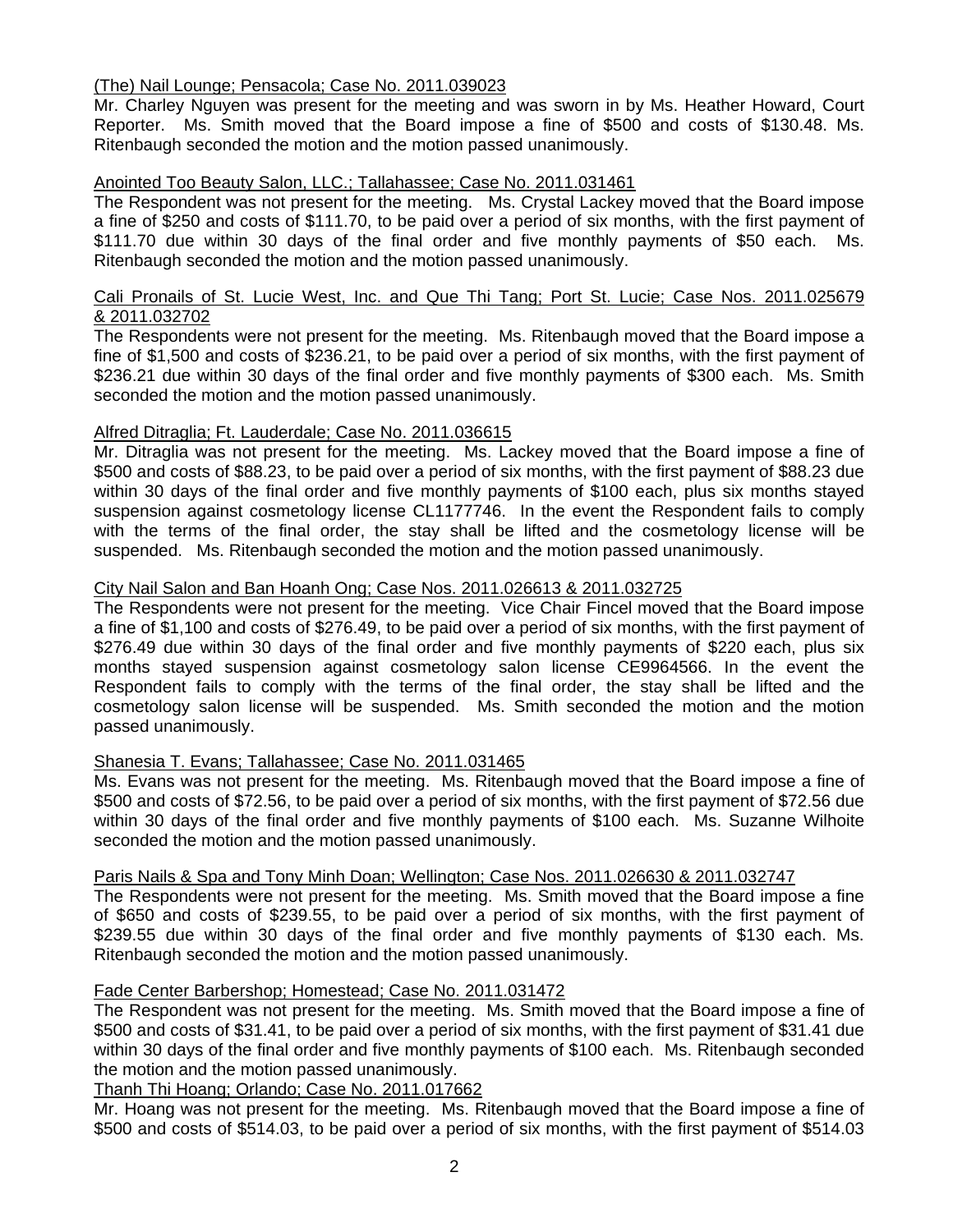due within 30 days of the final order and five monthly payments of \$100 each, plus revocation of nail specialist license FV9552755. Ms. Wilhoite seconded the motion and the motion passed unanimously.

# UN Nail Inc. and Hoa Lam; Singer Island; Case Nos. 2011.024072 & 2011.028897

The Respondents were not present for the meeting. Ms. Smith moved that the Board impose a fine of \$1,200 and costs of \$233.21, to be paid over a period of six months, with the first payment of \$233.21 due within 30 days of the final order and five monthly payments of \$240 each, re-inspection within six months, plus six months stayed suspension against cosmetology salon license CE9967864 and nail specialist license FV9536360. In the event the Respondent fails to comply with the terms of the final order, the stay shall be lifted and the cosmetology salon license and nail specialist license will be suspended. Ms. Ritenbaugh seconded the motion and the motion passed unanimously.

# Nu Yu Full Service Salon; Miami Gardens; Case No. 2011.029779

The Respondent was not present for the meeting. Vice Chair Fincel moved that the Board impose a fine of \$500 and costs of \$78.09, to be paid over a period of six months, with the first payment of \$78.09 due within 30 days of the final order and five monthly payments of \$100 each, plus six months stayed suspension against cosmetology salon license CE9980780. In the event the Respondent fails to comply with the terms of the final order, the stay shall be lifted and the cosmetology salon license will be suspended. Ms. Wilhoite seconded the motion and the motion passed unanimously.

# Marlen M. Portales; Miami; Case No. 2011.036695

Ms. Portales was not present for the meeting. Ms. Lackey moved that the Board impose a fine of \$500 and costs of \$73.01, to be paid over a period of six months, with the first payment of \$73.01 due within 30 days of the final order and five monthly payments of \$100 each, plus six months suspension against full specialist license FS862591. Ms. Ritenbaugh seconded the motion and the motion passed unanimously.

# Juan Carlos Tejera; Coral Gables; Case No. 2011.029056

Mr. Tejera was not present for the meeting. Ms. Ritenbaugh moved that the Board impose a fine of \$500 and costs of \$151.90, to be paid over a period of six months, with the first payment of \$151.90 due within 30 days of the final order and five monthly payments of \$100 each. Ms. Wilhoite seconded the motion and the motion passed unanimously.

# The Red Carpet; Umatilla; Case No. 2011.010718

Ms. Rebecca Hatfield and Ms. Alisha Payton were present for the meeting and were sworn in by the Court Reporter. Ms. Ritenbaugh moved that the Board dismiss the case as the salon is now closed. Ms. Wilhoite seconded the motion and the motion passed unanimously.

# Lisa M. Tincher; Orlando; Case No. 2011.026012

Ms. Tincher was present for the meeting and was sworn in by the Court Reporter. Ms. Lackey moved that the Board impose a fine of \$50 and costs of \$69.63, to be paid over a period of six months, with the first payment of \$69.63 due within 30 days of the final order and five monthly payments of \$10 each. Ms. Wilhoite seconded the motion and the motion passed unanimously.

# Total Look; West Palm Beach; Case No. 2011.031819

The Respondent was not present for the meeting. Ms. Smith moved that the Board dismiss the case as the citation has been paid in full. Ms. Ritenbaugh seconded the motion and the motion passed unanimously.

# Yolanda's Designer Braids and Yolanda P. Everette; West Palm Beach; Case Nos. 2011.028252 & 2011.028236

The Respondents were not present for the meeting. Ms. Lackey moved that the Board impose a fine of \$2,000 and costs of \$244.71, to be paid over a period of six months, with the first payment of \$244.71 due within 30 days of the final order and five monthly payments of \$400 each, revocation of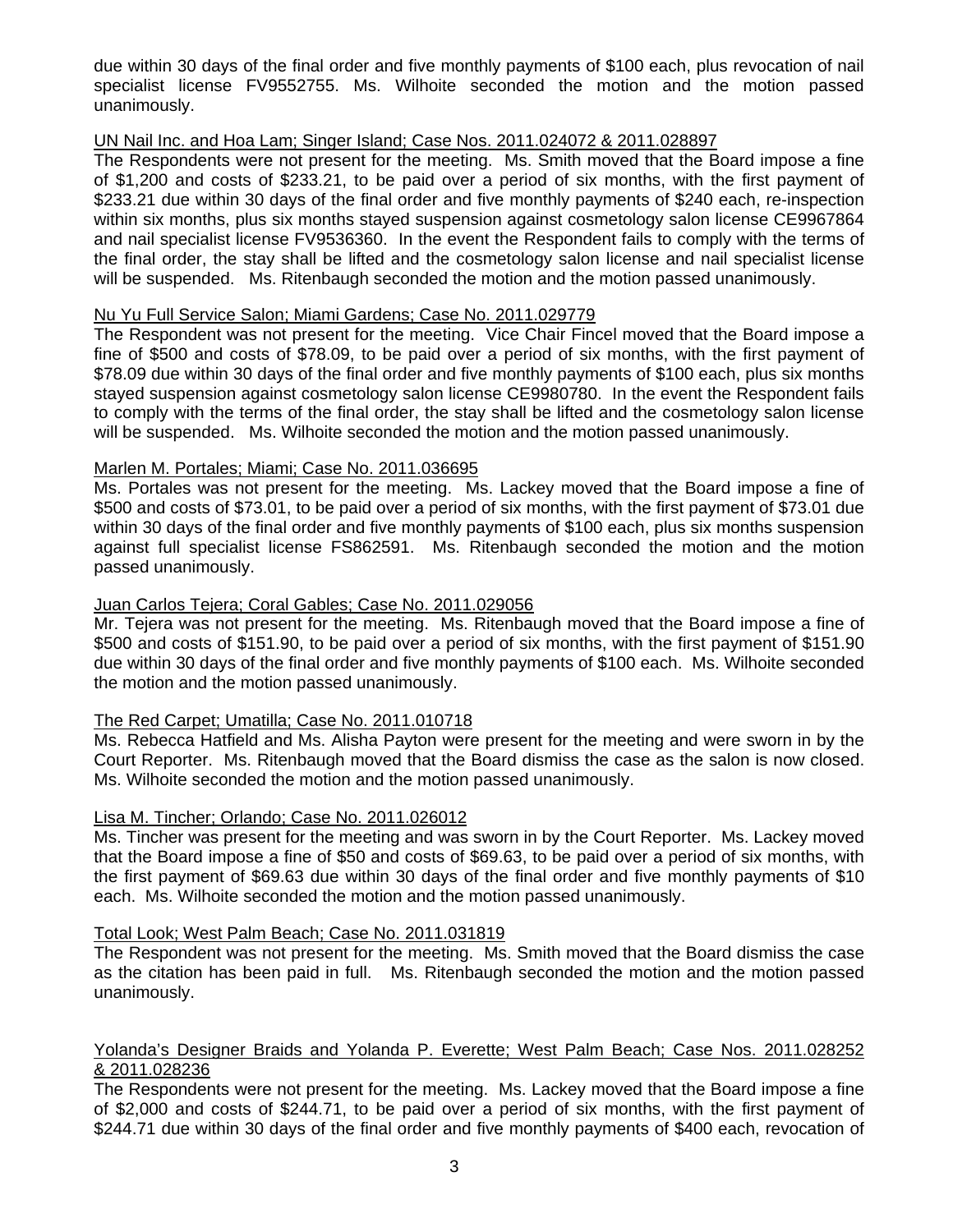hair braiding registration HB604, plus six months stayed suspension against cosmetology salon license CE82038. In the event the Respondent fails to comply with the terms of the final order, the stay shall be lifted and the cosmetology salon license will be suspended. Ms. Wilhoite seconded the motion and the motion passed unanimously.

# **Motion for Waiver of Rights and Final Order**

Mr. Metz presented the following cases for consideration by the Board. The Board found that the Respondent was properly served with the Administrative Complaint, the Respondent failed to respond within 21 days thereby waiving their right to elect a hearing in this matter, that the Board accept the allegations as stated in the Administrative Complaint and adopt them as the findings of fact and conclusions of law of the Board and imposed the penalties shown below:

# Angel Nail & Spa and Li Ying Li; Miramar; Case Nos. 2011.030920 & 2011.030910

The Respondents were not present for the meeting. Ms. Ritenbaugh moved that the Board impose a fine of \$3,500 and costs of \$288.89, to be paid over a period of six months, with the first payment of \$288.89 due within 30 days of the final order and five monthly payments of \$700 each, revocation of cosmetology salon license CE9969245, plus six months stayed suspension against full specialist license FS867449. In the event the Respondent fails to comply with the terms of the final order, the stay shall be lifted and the full specialist license will be suspended. Ms. Smith seconded the motion and the motion passed unanimously.

# Emma Jean Brown; Orlando; Case No. 2011.026006

Ms. Brown was not present for the meeting. Ms. Ritenbaugh moved that the Board dismiss the case as the citation has been paid in full. Ms. Wilhoite seconded the motion and the motion passed unanimously.

# Annette's for Hair & Nails; Ormond Beach; Case Nos. 2011.036652 & 2011.039256

The Respondent was not present for the meeting. Ms. Lackey moved that the Board impose a fine of \$1,000 and costs of \$169.70, to be paid over a period of six months, with the first payment of \$169.70 due within 30 days of the final order and five monthly payments of \$200 each, plus suspension against cosmetology salon license CE79929 until all outstanding fines and costs are paid in full. Vice Chair Fincel seconded the motion and the motion passed unanimously.

# Felicia G. Corona; Panama City; Case No. 2011.031807

Ms. Corona was not present for the meeting. Ms. Ritenbaugh moved that the Board impose a fine of \$500 and costs of \$76.40, to be paid over a period of six months, with the first payment of \$76.40 due within 30 days of the final order and five monthly payments of \$100 each, plus suspension against cosmetology license CL1196047 until all outstanding fines and costs are paid in full. Vice Chair Fincel seconded the motion and the motion passed unanimously.

# Elvia Beauty Salon; Hialeah; Case No. 2011.038782

The Respondent was not present for the meeting. Ms. Smith moved that the Board impose a fine of \$400 and costs of \$28.71, to be paid over a period of six months, with the first payment of \$28.71 due within 30 days of the final order and five monthly payments of \$80 each. Ms. Ritenbaugh seconded the motion and the motion passed unanimously.

# Toshanda Engram; Orlando; Case No. 2011.029698

Ms. Engram was not present for the meeting. Ms. Ritenbaugh moved that the Board impose a fine of \$500 and costs of \$83.16, to be paid over a period of six months, with the first payment of \$83.16 due within 30 days of the final order and five monthly payments of \$100 each, plus suspension against cosmetology license CL224702 until all outstanding fines and costs are paid in full. Ms. Smith seconded the motion and the motion passed unanimously.

# Fashion Nails & Spa and Dustin Vu; Port St. Lucie; Case Nos. 2011.024043 & 2011.028928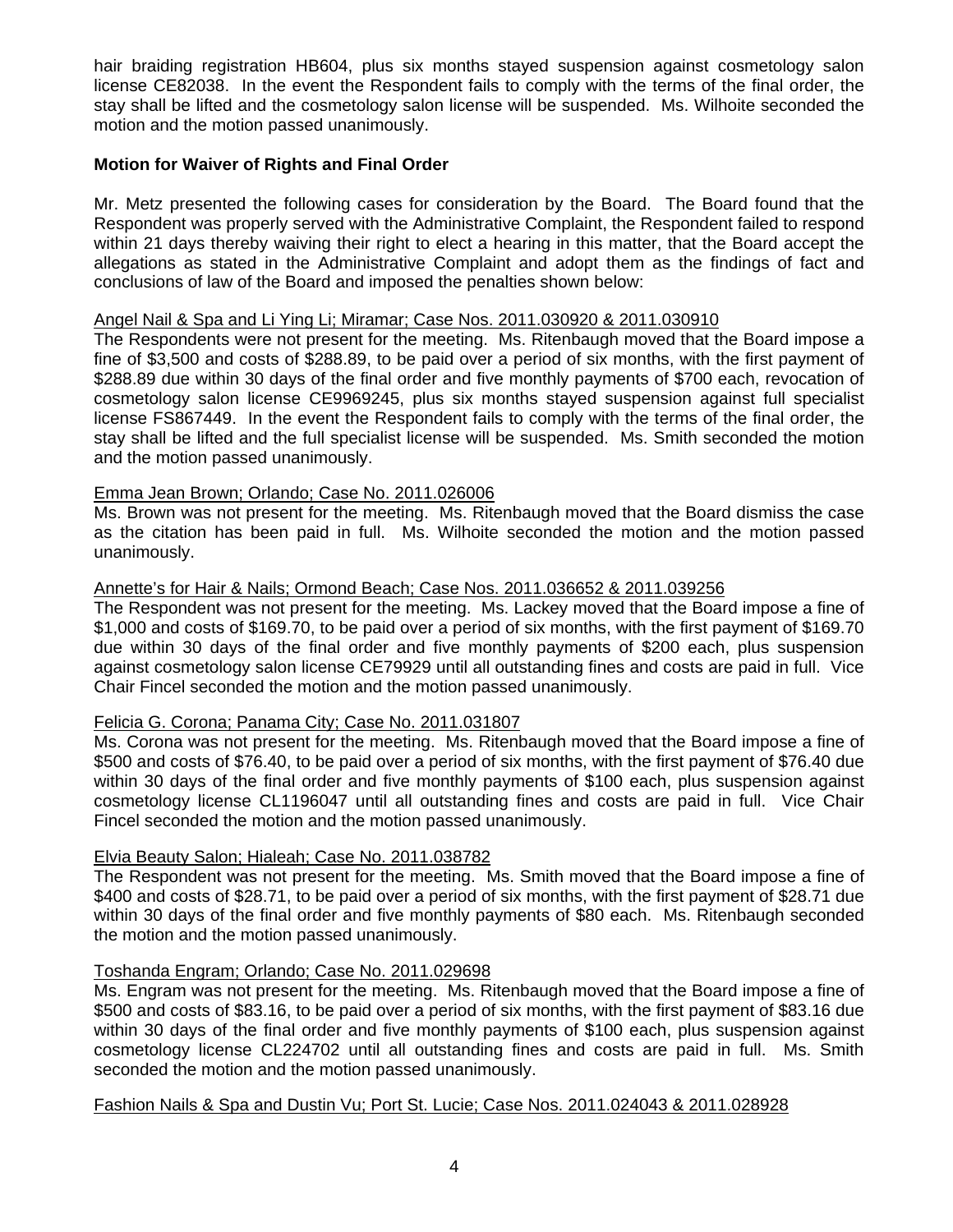The Respondents were not present for the meeting. Ms. Smith moved that the Board impose a fine of \$750 and costs of \$259.20, to be paid over a period of six months, with the first payment of \$259.20 due within 30 days of the final order and five monthly payments of \$150 each. Ms. Ritenbaugh seconded the motion and the motion passed unanimously.

# Terry B. Grant; Indialantic; Case No. 2011.016168

Mr. Grant was not present for the meeting. Ms. Lackey moved that the Board impose a fine of \$500 and costs of \$67.97, to be paid over a period of six months, with the first payment of \$67.97 due within 30 days of the final order and five monthly payments of \$100 each, plus suspension against nail specialist license FV567672 until all outstanding fines and costs are paid in full. Ms. Wilhoite seconded the motion and the motion passed unanimously.

# Giorgio Salon Unisex & Spa, Inc.; Kissimmee; Case No. 2011.034856

The Respondent was not present for the meeting. Ms. Ritenbaugh moved that the Board impose a fine of \$500 and costs of \$592.33, to be paid over a period of six months, with the first payment of \$592.33 due within 30 days of the final order and five monthly payments of \$100 each. Ms. Wilhoite seconded the motion and the motion passed unanimously.

# Flora Goddard; Kissimmee; Case No. 2011.039965

Mr. Metz requested that this case be pulled from the agenda.

# Maria C. Illnaid; Homestead; Case No. 2011.029769

Ms. Illnaid was not present for the meeting. Ms. Ritenbaugh moved that the Board impose a fine of \$500 and costs of \$76.40, to be paid over a period of six months, with the first payment of \$76.40 due within 30 days of the final order and five monthly payments of \$100 each, plus six months stayed suspension against nail specialist license FV561121. In the event the Respondent fails to comply with the terms of the final order, the stay shall be lifted and the nail specialist license will be suspended. Ms. Wilhoite seconded the motion and the motion passed unanimously.

# International Cuts, Inc.; Miami; Case No. 2011.029642

The Respondent was not present for the meeting. Ms. Ritenbaugh moved that the Board impose a fine of \$500 and costs of \$89.92, to be paid over a period of six months, with the first payment of \$89.92 due within 30 days of the final order and five monthly payments of \$100 each, plus suspension against cosmetology salon license CE63023 until all outstanding fines and costs are paid in full. Ms. Wilhoite seconded the motion and the motion passed unanimously.

# Narunom Jabatoot; Port St. Lucie; Case No. 2011.019310

Mr. Jabatoot was not present for the meeting. Ms. Lackey moved that the Board impose a fine of \$1,500 and costs of \$144.76, to be paid over a period of six months, with the first payment of \$144.76 due within 30 days of the final order and five monthly payments of \$300 each. Ms. Ritenbaugh seconded the motion and the motion passed unanimously.

# Dung Nguyen; Orlando; Case No. 2011.029786

Mr. Nguyen was not present for the meeting. Ms. Wilhoite moved that the Board impose a fine of \$500 and costs of \$67.94, to be paid over a period of six months, with the first payment of \$67.94 due within 30 days of the final order and five monthly payments of \$100 each. Ms. Smith seconded the motion and the motion passed unanimously.

# Mai Ngoc Nguyen; Panama City; Case No. 2011.031824

Ms. Nguyen was not present for the meeting. Ms. Smith moved that the Board impose a fine of \$500 and costs of \$98.37, to be paid over a period of six months, with the first payment of \$98.37 due within 30 days of the final order and five monthly payments of \$100 each, plus six months stayed suspension against nail specialist license FV581888. In the event the Respondent fails to comply with the terms of the final order, the stay shall be lifted and the nail specialist license will be suspended. Ms. Ritenbaugh seconded the motion and the motion passed unanimously.

# Top Nails and Tuan Duc Nguyen; Tequesta; Case No. 2011.028421 & 2011.028431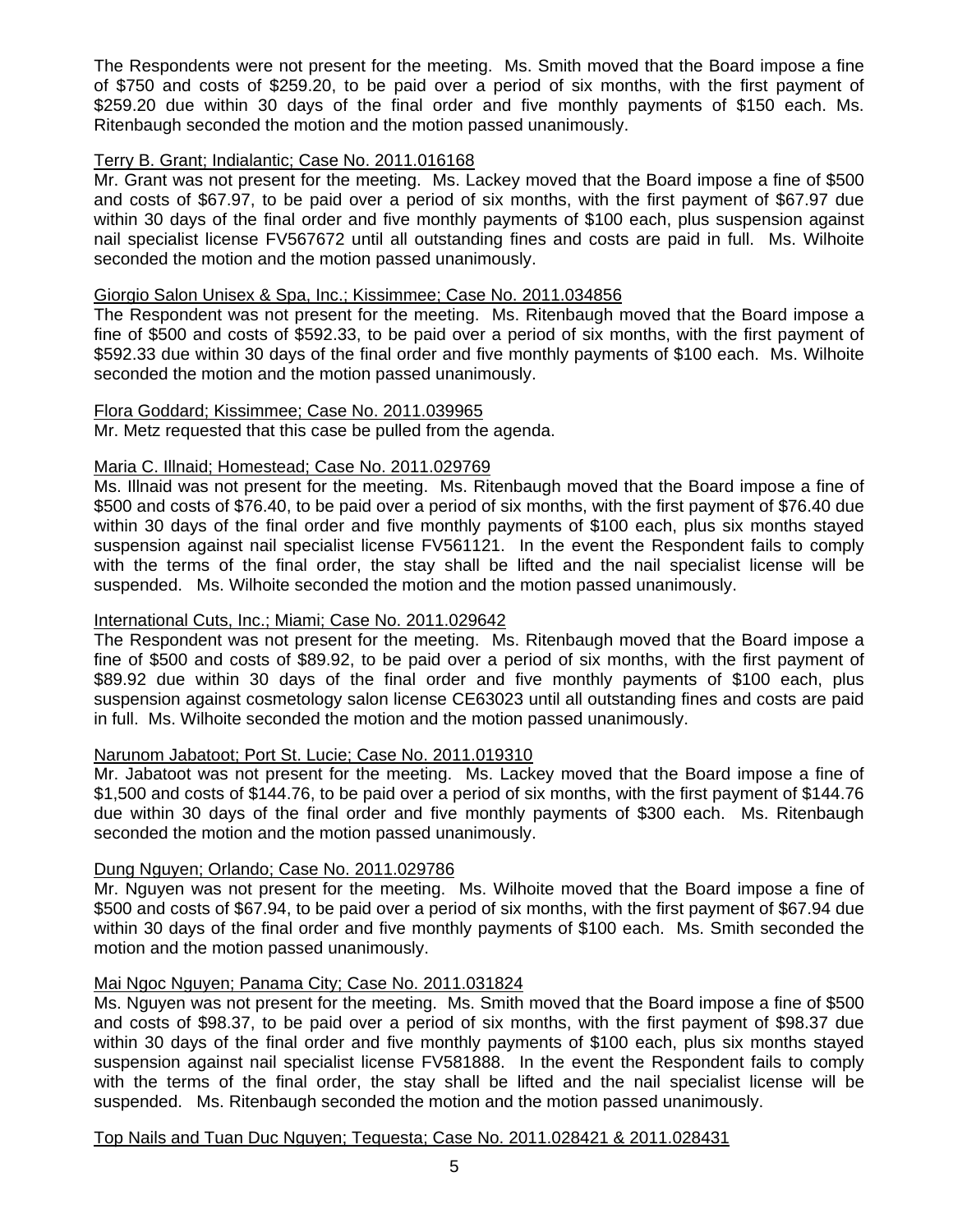Ms. Ha Nguyen and Mr. Tuan Nguyen were present for the meeting and were sworn in by the Court Reporter. Vice Chair Fincel moved that the Board impose a fine of \$4,400 and costs of \$288.89, to be paid over a period of six months, with the first payment of \$288.89 due within 30 days of the final order and five monthly payments of \$880 each, plus one year suspension against cosmetology salon license CE9958192 and nail specialist license FV4878. Ms. Wilhoite seconded the motion and the motion passed unanimously.

# Moses Lee Rayner; Ft. Pierce; Case No. 2011.019360

Mr. Rayner was not present for the meeting. Ms. Ritenbaugh moved that the Board impose a fine of \$500 and costs of \$128.11, to be paid over a period of six months, with the first payment of \$128.11 due within 30 days of the final order and five monthly payments of \$100 each. Ms. Wilhoite seconded the motion and the motion passed unanimously.

# Perfect Nails & Spa and Thi Pham; Stuart; Case Nos. 2011.025684 & 2011.032736

Ms. Thi Pham and Mr. Thien Thah Dinh were not present for the meeting. Ms. Ritenbaugh moved that the Board impose a fine of \$1,700 and costs of \$244.92, to be paid over a period of six months, with the first payment of \$244.92 due within 30 days of the final order and five monthly payments of \$340 each. Ms. Smith seconded the motion and the motion passed unanimously.

# Rotica Nail Bar; Tallahassee; Case No. 2011.031518

The Respondent was not present for the meeting. Ms. Wilhoite moved that the Board impose a fine of \$450 and costs of \$96.57, to be paid over a period of six months, with the first payment of \$96.57 due within 30 days of the final order and five monthly payments of \$90 each. Ms. Lackey seconded the motion and the motion passed unanimously.

# Elainea Ruth Saleem; Davie; Case No. 2011.027310

Ms. Saleem was not present for the meeting. Ms. Ritenbaugh moved that the Board impose a fine of \$500 and costs of \$977.56, plus revocation of cosmetology license CL1218833. Ms. Smith seconded the motion and the motion passed unanimously.

# Sharp Image Hair Salon and Georgia M. Tolbert; West Palm Beach; Case Nos. 2011.028173 & 2011.028167

The Respondents were not present for the meeting. Vice Chair Fincel moved that the Board impose a fine of \$2,300 and costs of \$261.04, revocation of cosmetology salon license CE9961378, plus suspension against cosmetology license CL1215289 until all outstanding fines and costs are paid in full. Ms. Wilhoite seconded the motion and the motion passed unanimously.

# April Michelle Thomas; Sarasota; Case No. 2011.023579

Mr. Metz requested that this case be pulled from the agenda.

# Sheik Stylist; Tampa; Case Nos. 2011.032909 & 2011.033102

The Respondent was not present for the meeting. Ms. Wilhoite moved that the Board impose a fine of \$1,000 and costs of \$175.39, to be paid over a period of six months, with the first payment of \$175.39 due within 30 days of the final order and five monthly payments of \$200 each. Ms. Smith seconded the motion and the motion passed unanimously.

# Tenth Avenue Hair Designs; Pensacola; Case No. 2011.035221

The Respondent was not present for the meeting. Vice Chair Fincel moved that the Board impose a fine of \$550 and costs of \$100.25, to be paid over a period of six months, with the first payment of \$100.25 due within 30 days of the final order and five monthly payments of \$110 each. Ms. Ritenbaugh seconded the motion and the motion passed unanimously.

# Valry's House of Beauty; Orlando; Case No. 2011.025572

The Respondent was not present for the meeting. Ms. Wilhoite moved that the Board impose a fine of \$600 and costs of \$229.82, to be paid over a period of six months, with the first payment of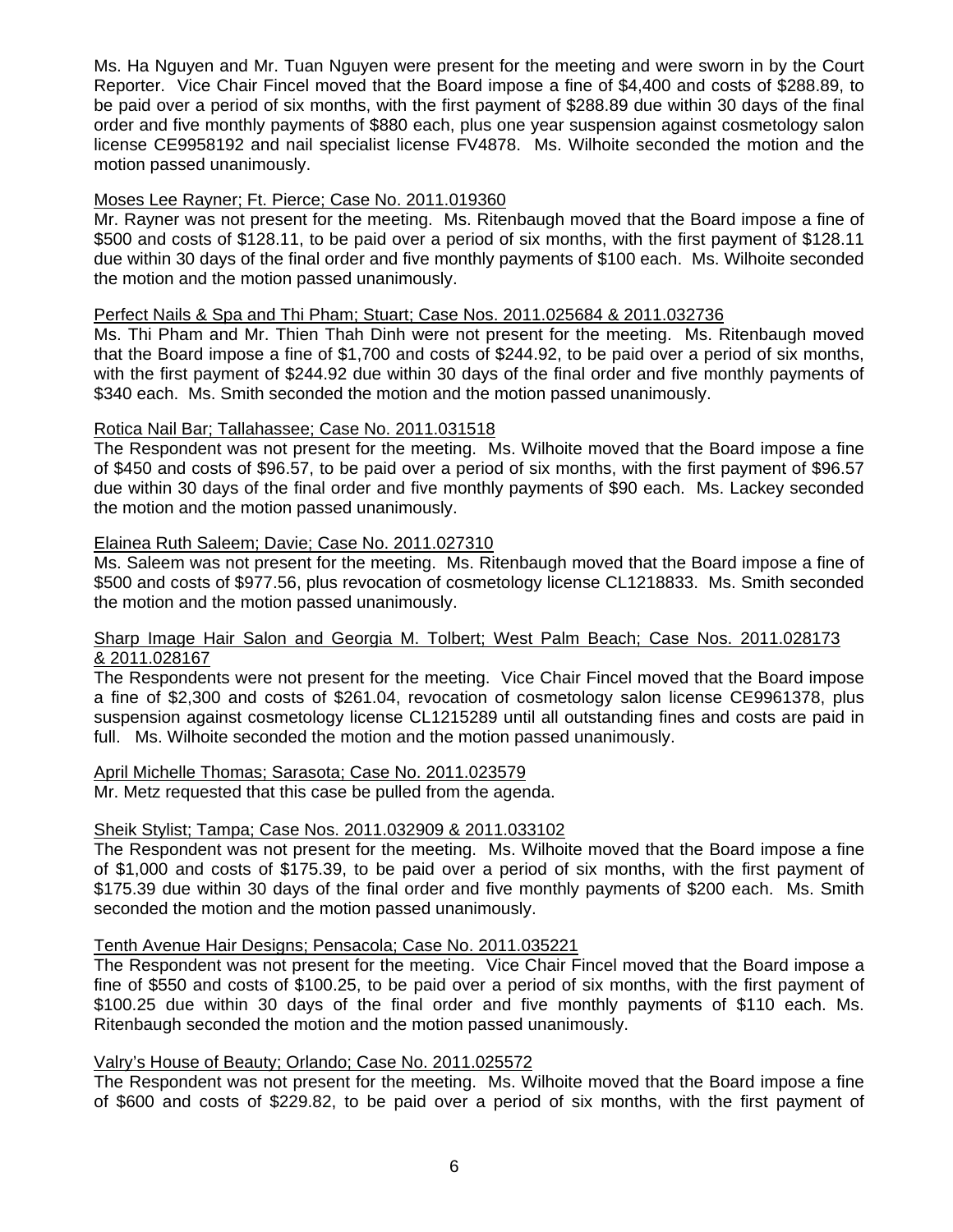\$229.82 due within 30 days of the final order and five monthly payments of \$120 each. Ms. Lackey seconded the motion and the motion passed unanimously.

# VIP Beauty Salon; Sunny Isles Beach; Case No. 2011.039251

The Respondent was not present for the meeting. Ms. Ritenbaugh moved that the Board impose a fine of \$500 and costs of \$127.16, to be paid over a period of six months, with the first payment of \$127.16 due within 30 days of the final order and five monthly payments of \$100 each, plus suspension against cosmetology salon license CE9978655 until all outstanding fines and costs are paid in full. Ms. Smith seconded the motion and the motion passed unanimously.

# Xclusive Salon; Ft. Lauderdale; Case No. 2011.036631

Mr. Metz requested that this case be pulled from the agenda.

# **Settlement Stipulations**

# Florida Nails and Lan Thi Tran; Vero Beach; Case Nos. 2011.025689 & 2011.032700

The Respondents were not present for the meeting. Ms. Smith moved that the Board adopt the Stipulation of the parties as the Board's final action in this matter and incorporate it and all of its terms into a final order and impose a fine of \$500 and costs of \$219.88, to be paid over a period of six months, with the first payment of \$219.88 due within 30 days of the final order and five monthly payments of \$100 each, plus six months stayed suspension against cosmetology license CE9977521 and full specialist license FS875008. In the event the Respondent fails to comply with the terms of the final order, the stay shall be lifted and the cosmetology salon license and full specialist license will be suspended. Ms. Wilhoite seconded the motion and the motion passed unanimously.

# Magic Nails; Panama City; Case No. 2011.023940

The Respondent was not present for the meeting. Ms. Smith moved that the Board adopt the Stipulation of the parties as the Board's final action in this matter and incorporate it and all of its terms into a final order and impose a fine of \$500 and costs of \$128.82, to be paid over a period of six months, with the first payment of \$128.82 due within 30 days of the final order and five monthly payments of \$100 each, plus six months stayed suspension against cosmetology salon license CE9985664. In the event the Respondent fails to comply with the terms of the final order, the stay shall be lifted and the cosmetology salon license will be suspended. Ms. Wilhoite seconded the motion and the motion passed unanimously.

# Shernette Taylor; West Palm Beach; Case No. 2011.028259

Ms. Taylor was not present for the meeting. Ms. Smith moved that the Board adopt the Stipulation of the parties as the Board's final action in this matter and incorporate it and all of its terms into a final order and impose a fine of \$500 and costs of \$108.44, to be paid over a period of six months, with the first payment of \$108.44 due within 30 days of the final order and five monthly payments of \$100 each, plus six months stayed suspension against nail specialist license FV9563133. In the event the Respondent fails to comply with the terms of the final order, the stay shall be lifted and the nail specialist license will be suspended. Ms. Wilhoite seconded the motion and the motion passed unanimously.

# USA Nails and John Tran; Vero Beach; Case Nos. 2011.027394 & 2011.027382

The Respondents were not present for the meeting. Ms. Smith moved that the Board adopt the Stipulation of the parties as the Board's final action in this matter and incorporate it and all of its terms into a final order and impose a fine of \$2,050 and costs of \$272.18, to be paid over a period of six months, with the first payment of \$272.18 due within 30 days of the final order and five monthly payments of \$410 each, plus six months stayed suspension against cosmetology license CE9965259 and full specialist license FS865862. In the event the Respondent fails to comply with the terms of the final order, the stay shall be lifted and the cosmetology salon license and full specialist license will be suspended. Ms. Wilhoite seconded the motion and the motion passed unanimously.

# Ydalia's Hair Design, Inc.; Pembroke Pines; Case No. 2011.034697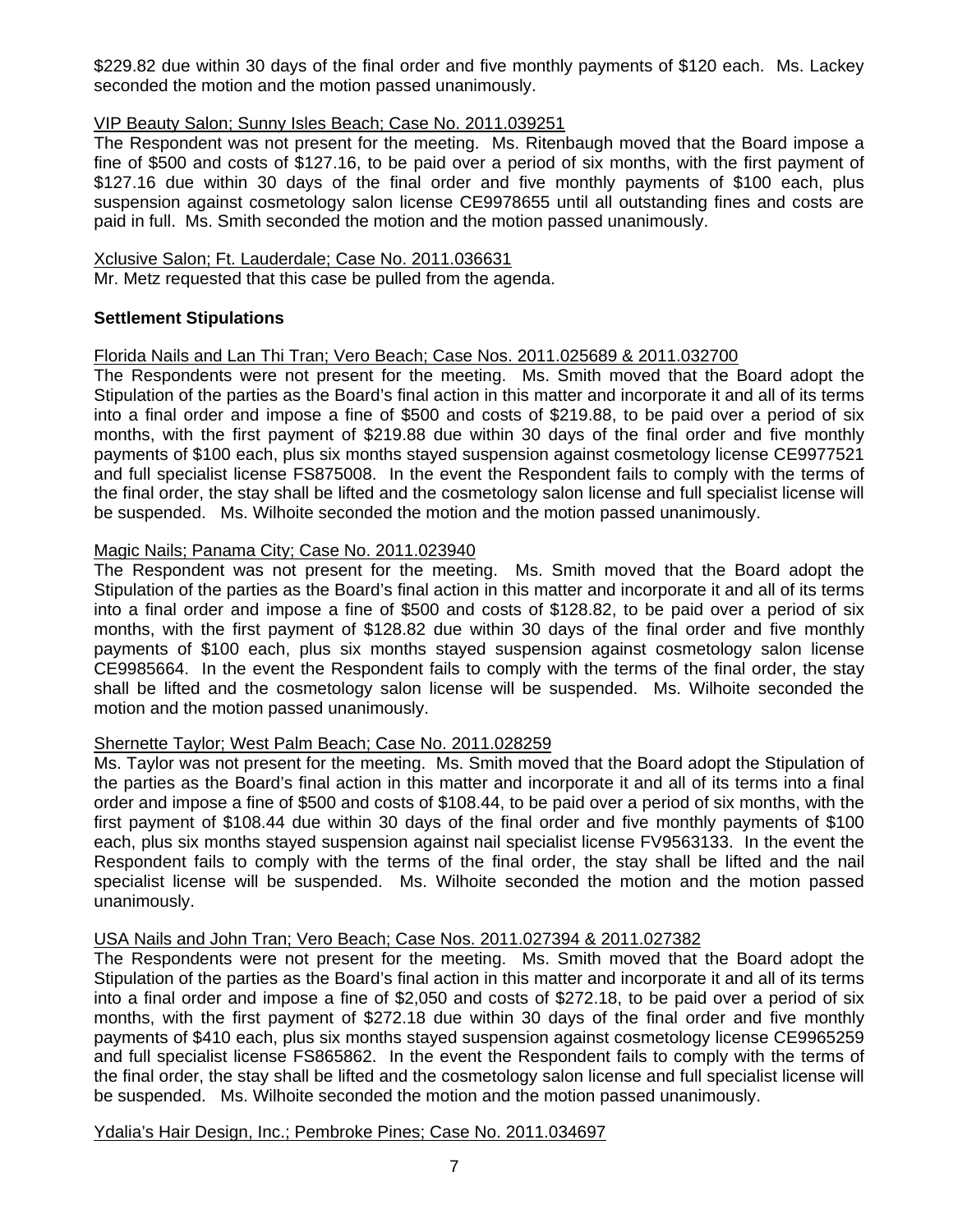The Respondent was not present for the meeting. Ms. Smith moved that the Board adopt the Stipulation of the parties as the Board's final action in this matter and incorporate it and all of its terms into a final order and impose a fine of \$500 and costs of \$319.13, to be paid over a period of six months, with the first payment of \$319.13 due within 30 days of the final order and five monthly payments of \$100 each, plus six months stayed suspension against cosmetology salon license CE9967644. In the event the Respondent fails to comply with the terms of the final order, the stay shall be lifted and the cosmetology salon license will be suspended. Ms. Wilhoite seconded the motion and the motion passed unanimously.

# **Department Attorney Report**

Mr. Metz informed the Board that as of July 7, 2012, there were 324 open cosmetology cases in the legal section.

# **Adjournment**

There being no further business, the meeting was adjourned at approximately 1:20 p.m.

# **Tuesday, July 17, 2012, 2012**

The Board of Cosmetology meeting was called to order at approximately 9:00 a.m., by Ms. Myra Jowers, Chair.

# **Board Members Present Communist Board Members Absent**

Myra Jowers, Chair Ginny Fincel, Vice Chair Laurel Ritenbaugh Monica Smith Suzanne Wilhoite Crystal Lackey

# **Other Persons Present**

Robyn Barineau, Executive Director, Department of Business and Professional Regulation (DBPR) Rachel Clark, Assistant Attorney General, Office of the Attorney General (OAG) Doug Dolan, Assistant Attorney General, OAG Julie Rowland, Government Analyst, DBPR Heather Howard, Court Reporter Leslie Roste, RN and National Director of Education & New Markets, BlueCo Brands Wanda Bouldin, Leto High School Heidi Alexis Adamah Phillip Jane Young Eva Price Chris Calabucci, Informed Bonnie Poole, Florida Cosmetology Association

The meeting was opened with a roll call and a quorum was established.

Ms. Laurel Ritenbaugh moved to approve the minutes from the April 2-3, 2012, Board meeting. Ms. Suzanne Wilhoite seconded the motion and the motion passed unanimously.

Ms. Ritenbaugh moved to approve the minutes from the June 22, 2012, Board meeting. Ms. Monica Smith seconded the motion and the motion passed unanimously.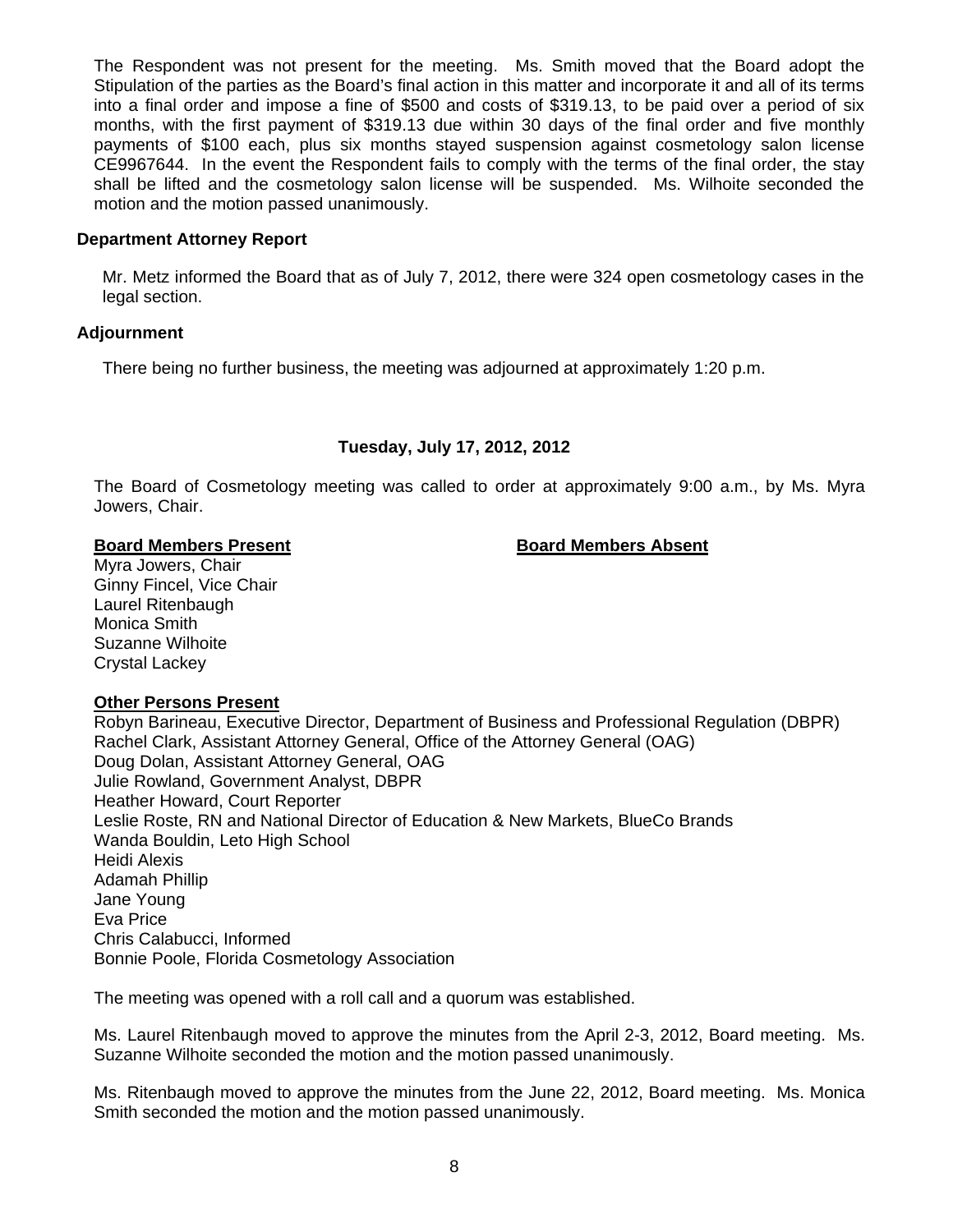# **Applications**

# **Licensure Applications**

# **Informal Hearing**

# Adamah J. Phillip

Ms. Robyn Barineau, Executive Director, informed the Board that the licensure application was denied at the April 3, 2012, Board meeting based on the noted criminal history. Ms. Adamah Phillip was present for the meeting and was sworn in by Ms. Heather Howard, Court Reporter. After review, Ms. Ritenbaugh moved to approve the application. The Board also imposed probation on the license to run concurrent with her criminal probation. Ms. Smith seconded the motion and the motion passed unanimously.

# **Initial Review**

# Heidi Alexis

Ms. Heidi Alexis was present for the meeting and was sworn in by the Court Reporter. After review, Vice Chair Ginny Fincel moved to approve the application. The Board also imposed probation on the license to run concurrent with her criminal probation. Ms. Crystal Lackey seconded the motion and the motion passed unanimously.

# Maribel Bautista / Puerto Rico

Ms. Bautista was not present for the meeting. After review, Ms. Smith moved to deny the application as the application contains inconsistent documentation and fails to demonstrate that the applicant meets the requirements of Section 477.019, Florida Statutes, and Rules 61G5-18.007 and/or 61G5- 18.001, Florida Administrative Code. Ms. Ritenbaugh seconded the motion and the motion passed unanimously.

## Lynn Q. Gaines

Ms. Gaines was not present for the meeting. After review, Ms. Ritenbaugh moved to approve the application. Ms. Smith seconded the motion and the motion passed unanimously.

# Stephen Gurnicz / Puerto Rico

Mr. Gurnicz was not present for the meeting. After review, Ms. Ritenbaugh moved to deny the application as the application contains inconsistent documentation and fails to demonstrate that the applicant meets the requirements of Section 477.019, Florida Statutes, and Rules 61G5-18.007 and/or 61G5-18.001, Florida Administrative Code. Ms. Smith seconded the motion and the motion passed unanimously.

### Sharika L. Harris

Ms. Harris was not present for the meeting. After review, Ms. Lackey moved to approve the application. Ms. Ritenbaugh seconded the motion and the motion passed unanimously.

# Tierra M. Johnson

Ms. Johnson was not present for the meeting. After review, Ms. Ritenbaugh moved to approve the application. Ms. Wilhoite seconded the motion and the motion passed unanimously.

### Brian Sessums

Mr. Sessums was not present for the meeting. After review, Ms. Ritenbaugh moved to approve the application. The Board also imposed probation on the license to run concurrent with his criminal probation. Ms. Lackey seconded the motion and the motion passed unanimously.

# Aisha Angelique Snow

Ms. Snow was not present for the meeting. After review, Ms. Lackey moved to approve the application. Ms. Wilhoite seconded the motion and the motion passed unanimously.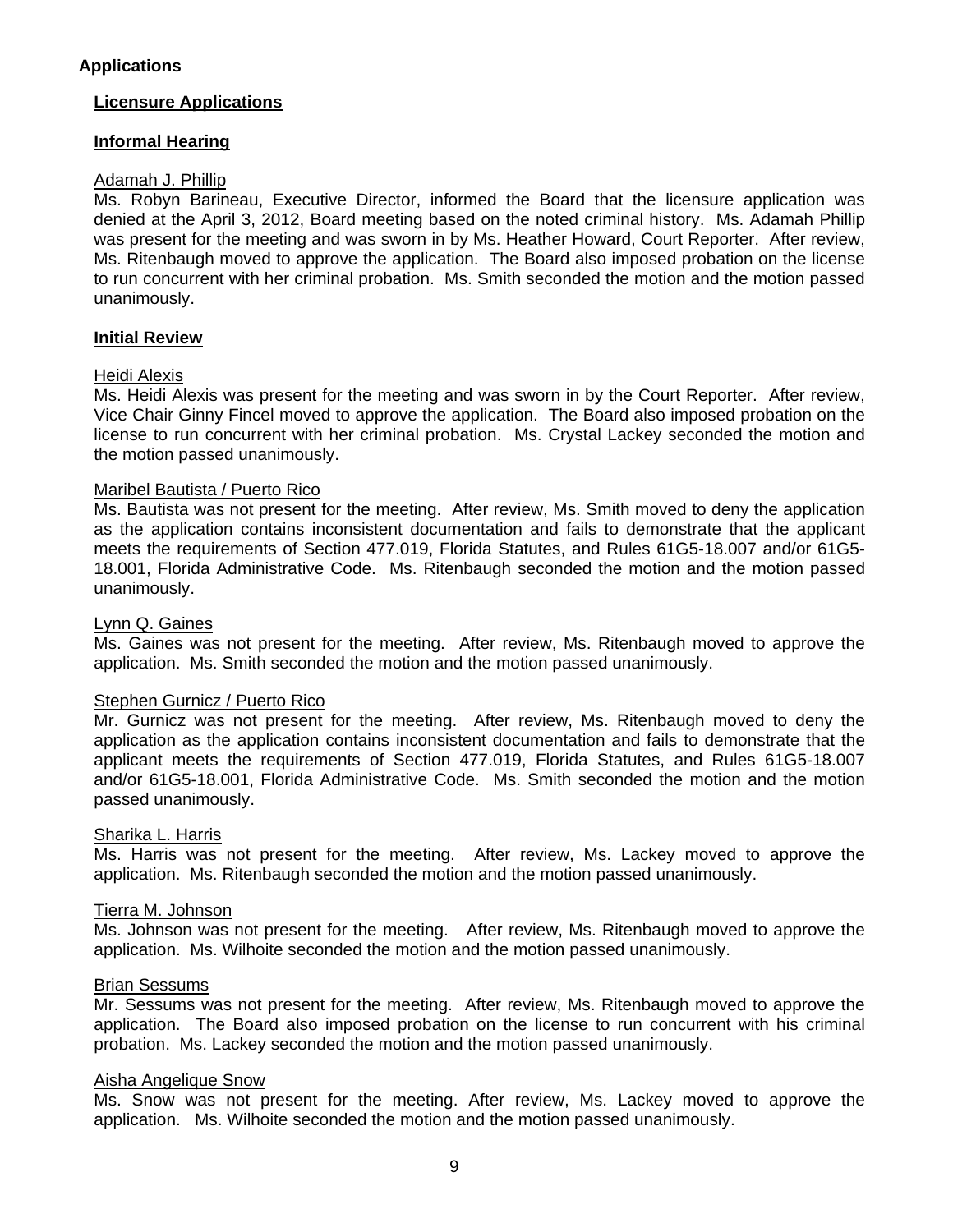# Melissa Paige Stewart

Ms. Stewart was not present for the meeting. After review, Ms. Lackey moved to approve the application. The Board also imposed probation on the license to run concurrent with her criminal probation. Ms. Smith seconded the motion and the motion passed unanimously.

# Nancy Jane Young

Ms. Nancy Young was present for the meeting and was sworn in by the Court Reporter. After review, Ms. Ritenbaugh moved to approve the application. Ms. Wilhoite seconded the motion and the motion passed unanimously.

# Jennifer S. Ray Varice

Ms. Varice was not present for the meeting. After review, Ms. Lackey moved to approve the application. The Board also imposed probation on the license to run concurrent with her criminal probation. Ms. Wilhoite seconded the motion and the motion passed unanimously.

# **Initial HIV/AIDS Courses**

# **Initial Review**

# De'Mar-Shawn's Academy of Hair Design

After review, Ms. Ritenbaugh moved to approve the application. Ms. Smith seconded the motion and the motion passed unanimously.

# Monique Cosmetique LLC

After review, Ms. Smith moved to approve the application. Ms. Ritenbaugh seconded the motion and the motion passed unanimously.

# The Wigg Center

After review, Ms. Ritenbaugh moved to approve the application. Ms. Smith seconded the motion and the motion passed unanimously.

# **Continuing Education Provider and Course Applications**

# **Initial Review**

Hollywood Institute of Beauty Careers

*Course Application*

Global Keratin Training – 4 Hours Live group Study

After review, Ms. Ritenbaugh moved to deny the application based on the course being product driven. Ms. Smith seconded the motion and the motion passed unanimously.

Tokyo Beauty and Massage School

*Provider Application*

*Course Application* 

Cosmetology 16 Hrs Continuing Education Course – 16 Hours Live Group Study

After review, Ms. Smith moved to approve the provider application. Ms. Ritenbaugh seconded the motion and the motion passed unanimously.

After review, Ms. Ritenbaugh moved to approve the course application. Vice Chair Fincel seconded the motion and the motion passed unanimously.

# **Applications for Body Wrapping Courses**

# **Initial Review**

# 1Stopceu.com

After review, Ms. Ritenbaugh moved to approve the application. Vice Char Fincel seconded the motion and the motion passed unanimously.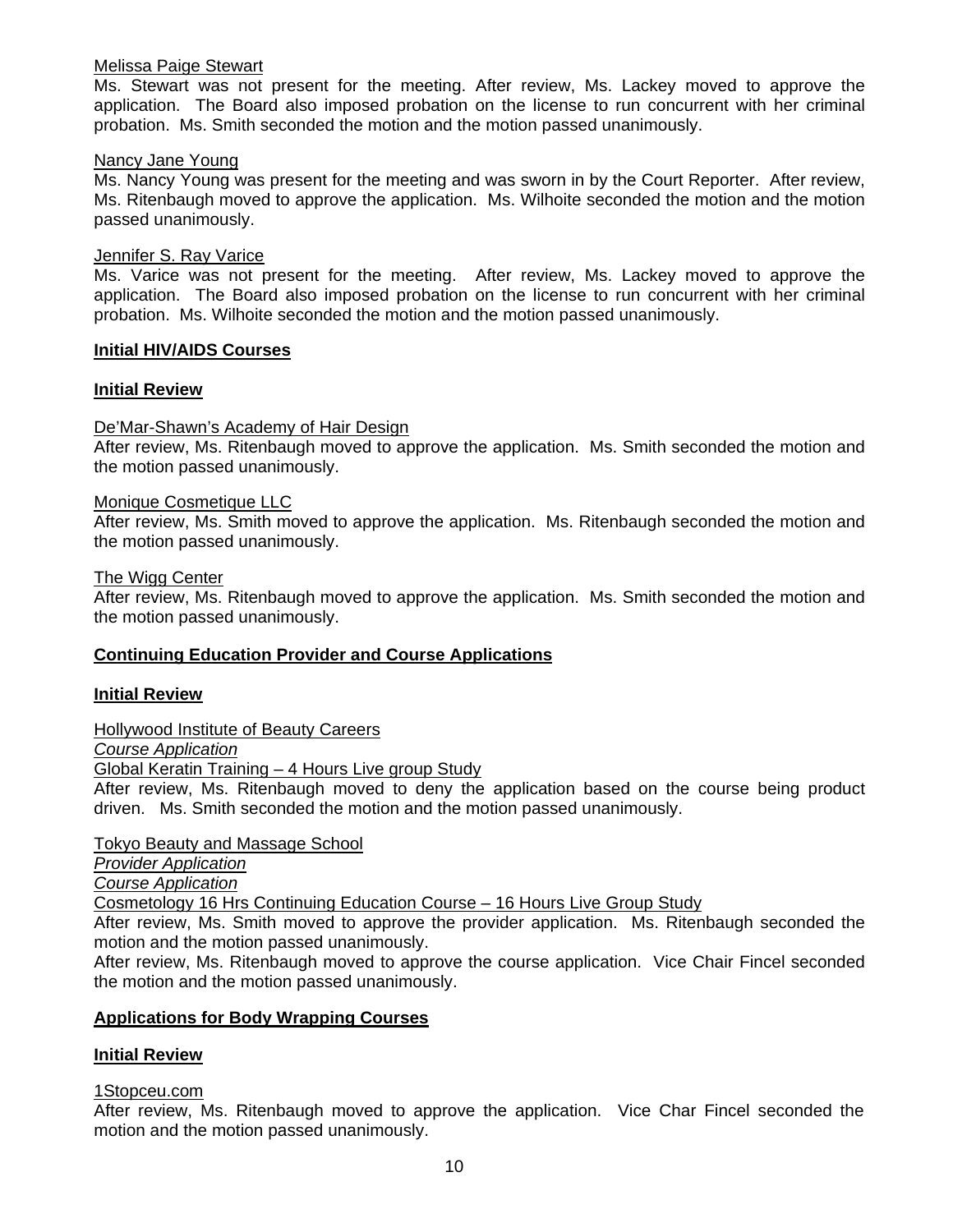# Classique Hair Academy

After review, Ms. Smith moved to approve the application. Vice Chair Fincel seconded the motion and the motion passed unanimously.

# De'Mar-Shawn's Academy of Hair Design

After review, Ms. Ritenbaugh moved to approve the application. Ms. Smith seconded the motion and the motion passed unanimously.

# Health From Nature Corp.

After review, Ms. Lackey moved to approve the application with the following contingencies: replace sentence "Administered by a licensed esthetician, massage therapist or another qualified practitioner, a body wrap is typically a two-part process that includes a specialized treatment applied to the skin, followed by the actual wrap" with "Administered by a licensed body wrapper, cosmetologist, massage therapist or another qualified practitioner, a body wrap is typically a two-part process that includes a specialized treatment applied to the skin, followed by the actual wrap" from the course outline, and strike "prevent or altering the appearance of the skin, stretch marks and flaccidity" from the course objective. The corrections must be submitted to the Executive Director within 30 days of the date of the order for approval. Ms. Smith seconded the motion and the motion passed unanimously.

# Margate School of Beauty

After review, Ms. Ritenbaugh moved to approve the application. Ms. Smith seconded the motion and the motion passed unanimously.

# Marisol M Misa Cosmetology Instruct.

After review, Ms. Ritenbaugh moved to deny the application based on the course content being outside of the scope of the practice of a body wrapping registration, and incorrect disinfection procedures. Ms. Smith seconded the motion and the motion passed unanimously.

# The Wigg Center

After review, Ms. Smith moved to approve the application. Ms. Ritenbaugh seconded the motion and the motion passed unanimously.

# **Applications for Hair Braiding Courses**

# **Initial Review**

# Classique Hair Academy

After review, Ms. Ritenbaugh moved to approve the application. Ms. Smith seconded the motion and the motion passed unanimously.

# De'Mar-Shawn's Academy of Hair Design

After review, Ms. Smith moved to deny the application based on the course content being outside of the scope of the practice of a hair braiding registration. Ms. Lackey seconded the motion and the motion passed unanimously.

# Diva's & Dudes Hair & Body Spa LLC

After review, Ms. Smith moved to approve the application. Ms. Wilhoite seconded the motion and the motion passed unanimously.

# Eva Hair Braiding Certification

After review, Ms. Smith moved to deny the application based on the course content being outside of the scope of the practice of a hair braiding registration, and no references given on the course outline. Ms. Wilhoite seconded the motion and the motion passed unanimously.

# Nichole's Hair Braiding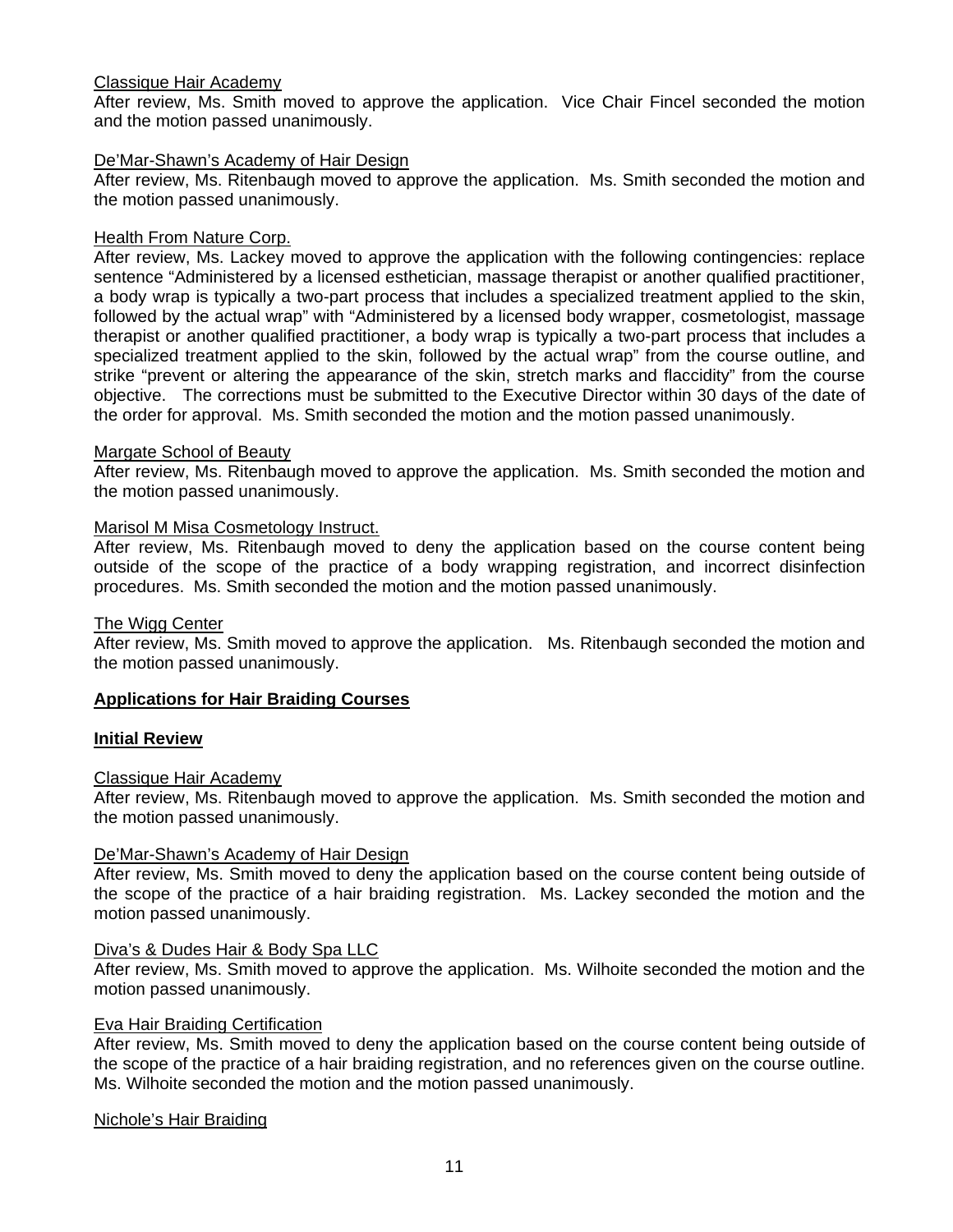After review, Ms. Smith moved to approve the application. Ms. Ritenbaugh seconded the motion and the motion passed unanimously.

# Passion 4 People Styles

After review, Ms. Smith moved to approve the application with the following contingency: remove all references to the use of formalin and phenolic disinfectants in the course outline. The correction must be submitted to the Executive Director within 30 days of the date of the order for approval. Vice Chair Fincel seconded the motion and the motion passed unanimously.

# Showcase Stylez Braiding School Ent.

After review, Ms. Ritenbaugh moved to deny the application based on incorrect references, and the course content does not comply with the requirements of cosmetology rules. Ms. Wilhoite seconded the motion and the motion passed unanimously.

# Stephanie Harvey

After review, Ms. Ritenbaugh moved to approve the application. Ms. Smith seconded the motion and the motion passed unanimously.

# The Braid Shop

After review, Ms. Ritenbaugh moved to approve the application. Ms. Smith seconded the motion and the motion passed unanimously.

# The Wigg Center

After review, Ms. Smith moved to approve the application. Ms. Ritenbaugh seconded the motion and the motion passed unanimously.

# **Applications for Hair Wrapping Courses**

# **Initial Review**

# 1Stopceu.com

Ms. Eva Price was present for the meeting and was sworn in by the Court Reporter. After review, Ms. Ritenbaugh moved to approve the application. Vice Chair Fincel seconded the motion and the motion passed unanimously.

# Classique Hair Academy

After review, Ms. Smith moved to approve the application. Ms. Ritenbaugh seconded the motion and the motion passed unanimously.

# De'Mar-Shawn's Academy of Hair Design

After review, Ms. Ritenbaugh moved to approve the application. Ms. Smith seconded the motion and the motion passed unanimously.

# Diva's & Dudes Hair & Body Spa LLC

After review, Ms. Smith moved to approve the application. Ms. Ritenbaugh seconded the motion and the motion passed unanimously.

# Nichole's Hair Wrapping

After review, Ms. Smith moved to approve the application. Ms. Ritenbaugh seconded the motion and the motion passed unanimously.

# The Braid Shop

After review, Ms. Smith moved to approve the application. Ms. Ritenbaugh seconded the motion and the motion passed unanimously.

# The Wigg Center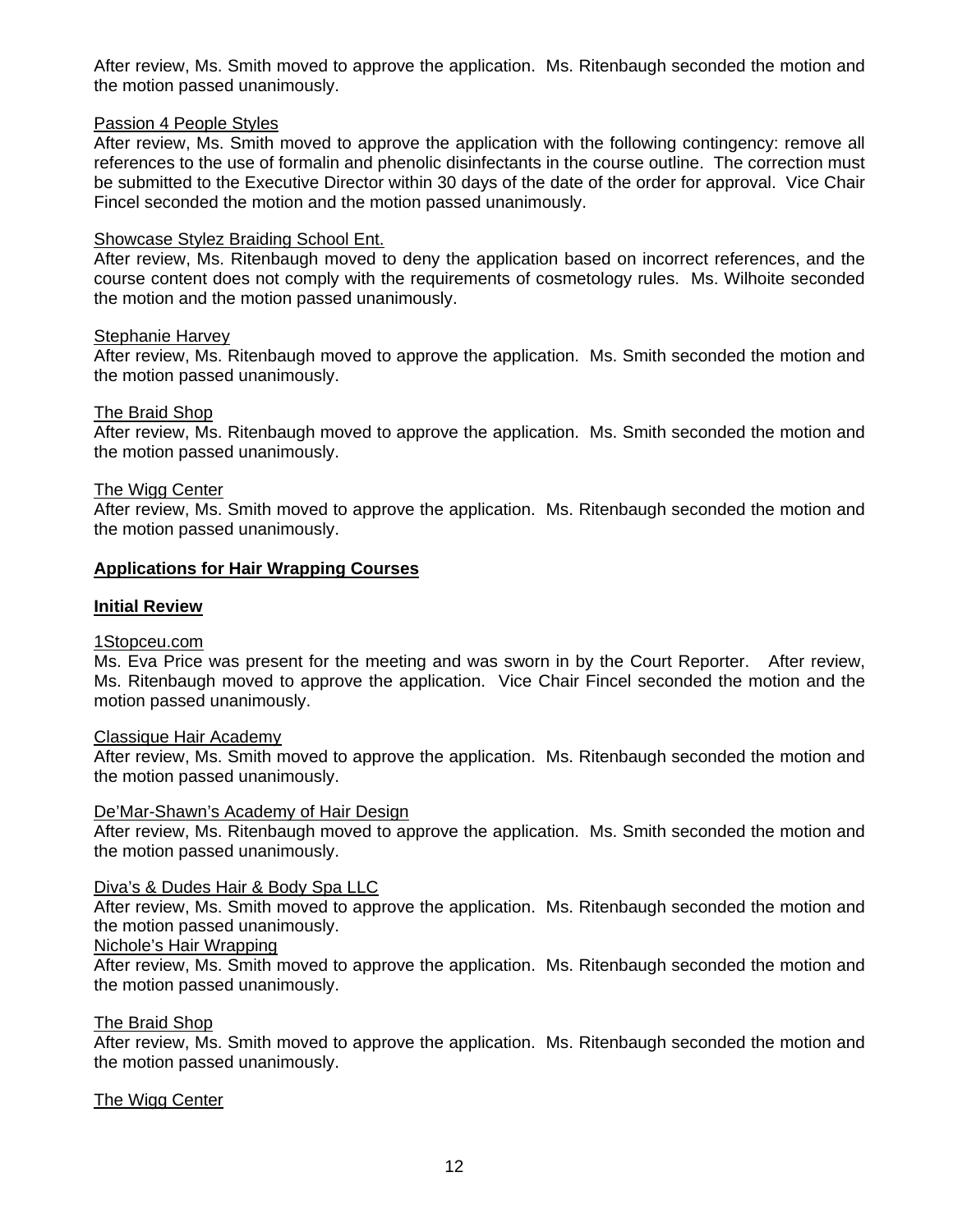After review, Ms. Ritenbaugh moved to approve the application. Ms. Smith seconded the motion and the motion passed unanimously.

# **New Business**

# **Legislative Updates**

Ms. Barineau informed the Board of the following legislation that impacted the Board in HB 887 and HB 517.

- the reduction of continuing education hours required to reactivate an inactive license to only one renewal cycle of continuing education instead of the hours required for each year the license was inactive

- the repeal of criminal penalties for violation of agency rules and the chapters of Florida Statutes that govern cosmetology

- the waiver of the initial licensing fee, application fee, and unlicensed activity fee for military veterans who apply to the Department for a license within 24 months of being honorably discharges from the service

- the approval of continuing education providers and courses without a review by the Board if the application does not require expert review or denial

- the permission of cosmetologists licensed in another state to qualify for a license without having to submit proof of completing their required educational hours if the state's requirements include 1,200 pre-licensure hours and passage of a written examination so long as that license was not obtained by an apprenticeship

- the allowance of cosmetologists to provide services for special events outside a licensed cosmetology salon.

# **2013 Legislative Proposals**

Ms. Barineau asked the Board to provide any 2013 pro-business legislative initiatives that could be submitted to the Department and the Governor's Office for consideration.

# **Leslie Roste**

 Ms. Leslie Roste, BlueCo Brands, addressed the Board regarding their rule relating to infection control. She mentioned that the Board does a good job of reminding licensees to clean their tools and implements before disinfecting them. She indicated that HIV/AIDS is no longer as big a threat in the cosmetology industry as MRSA and other viruses and she provided some helpful tips on how the Board could amend their rules to conform with more current infection control procedures.

# **Other Business**

# **Executive Director's Report**

# Financial Report for Year Ending March 2012

Ms. Barineau reported that the balance in the Board's operating account as of March 31, 2012, was over \$2.82 million, and the balance in their unlicensed activity account was over \$1.99 million for the same period.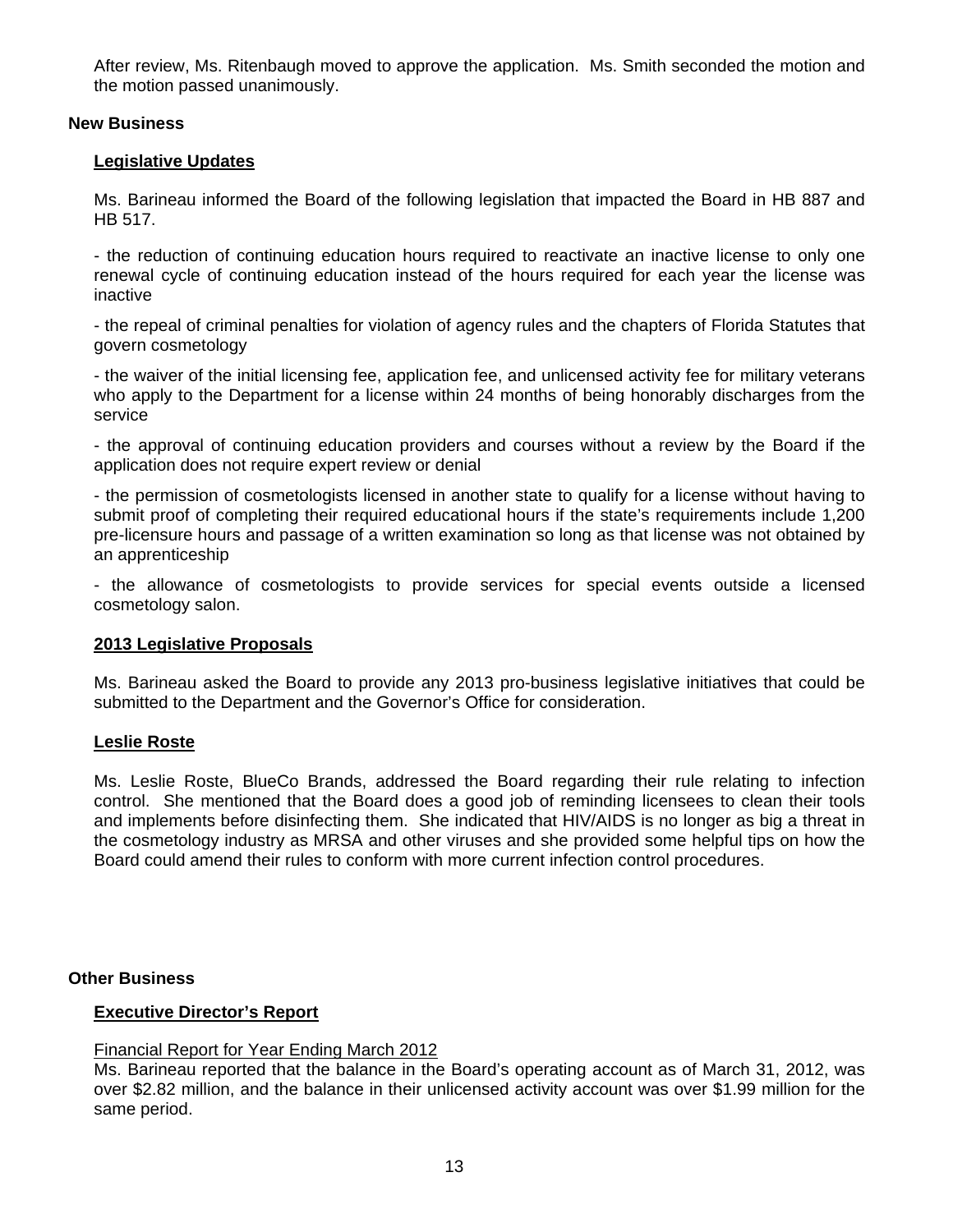# NIC Annual Conference Information for August 2012

Ms. Barineau informed the Board that the National Interstate Council of State Boards of Cosmetology's (NIC) Newsletter was included in the agenda for informational purposes.

# **Board Attorney Report**

Rule 61G5-29.001, Florida Administrative Code – Definitions

Ms. Rachel Clark, Assistant Attorney General, informed the Board that the rule was amended to clarify the term "facials." The amendment was effective June 5, 2012.

Rule 61G5-31.004, Florida Administrative Code – Hair Braiding, Hair Wrapping, and Body Wrapping Course Requirements

The Board moved to open the rule for discussion at the October rules workshop.

# Rule 61G5-20.001, Florida Administrative Code – Salon Requirements

The Board moved to open the rule for discussion at the October rules workshop. The Board intends to update their infection control to more current standards.

# Rule 61G5-30.001, Florida Administrative Code – Disciplinary Guidelines

The Board moved to open the rule for development and discussion at the October rules workshop.

# Rule 61G5-20.0015, Florida Administrative Code – Performance of Cosmetology or Specialty Services Outside a Licensed Salon

The Board moved to open the rule for development and discussion at the October rules workshop. The Board intends to define "special events" as provided for in HB 887.

# Rule 61G5-18.007, Florida Administrative Code – Endorsement of Cosmetologists

The Board moved to open the rule for development to make necessary changes in accordance with HB 887. The Board approved the draft language and they agreed that there would be no negative impact on small business nor would there likely be any increase in regulatory costs in excess of \$200,000 in the aggregate within one year after implementation.

"The Department of Business and Professional Regulation shall issue a license to an applicant without examination who:

(1) Makes application and pays to the Department the fee specified in Rule 61G5-24.002, F.A.C.;

(2) Demonstrates that the applicant is currently licensed to practice cosmetology under the law of another state that requires at least 1200 hours of cosmetology school or program hours and passage of a written examination;

(3) Demonstrates that the applicant has completed at least 1200 cosmetology school or program hours substantially similar to, equivalent to, or greater than the qualifications required of applicants from this state, if the law of another state does not require at least 1200 hours of cosmetology school or program hours and passage of a written examination;

(4) Demonstrates that the applicant has passed a written licensure examination to obtain a license substantially similar to, equivalent to, or greater than the qualifications required of applicants from this state, if the law of another state does not require at least 1200 hours of cosmetology school or program hours and passage of a written examination; and

(5) Demonstrates that the applicant has completed a board approved HIV/AIDS course."

# Rule 61G5-32.001, Florida Administrative Code – Continuing Education

The Board moved to open the rule for development and discussion at the October rules workshop. The Board approved the draft language and they agreed that there would be no negative impact on small business nor would there likely be any increase in regulatory costs in excess of \$200,000 in the aggregate within one year after implementation.

" $(1)(a) - (h) - no$  changes.

(i) A licensee attempting to reactivate an inactive license shall only be required to complete one cycle